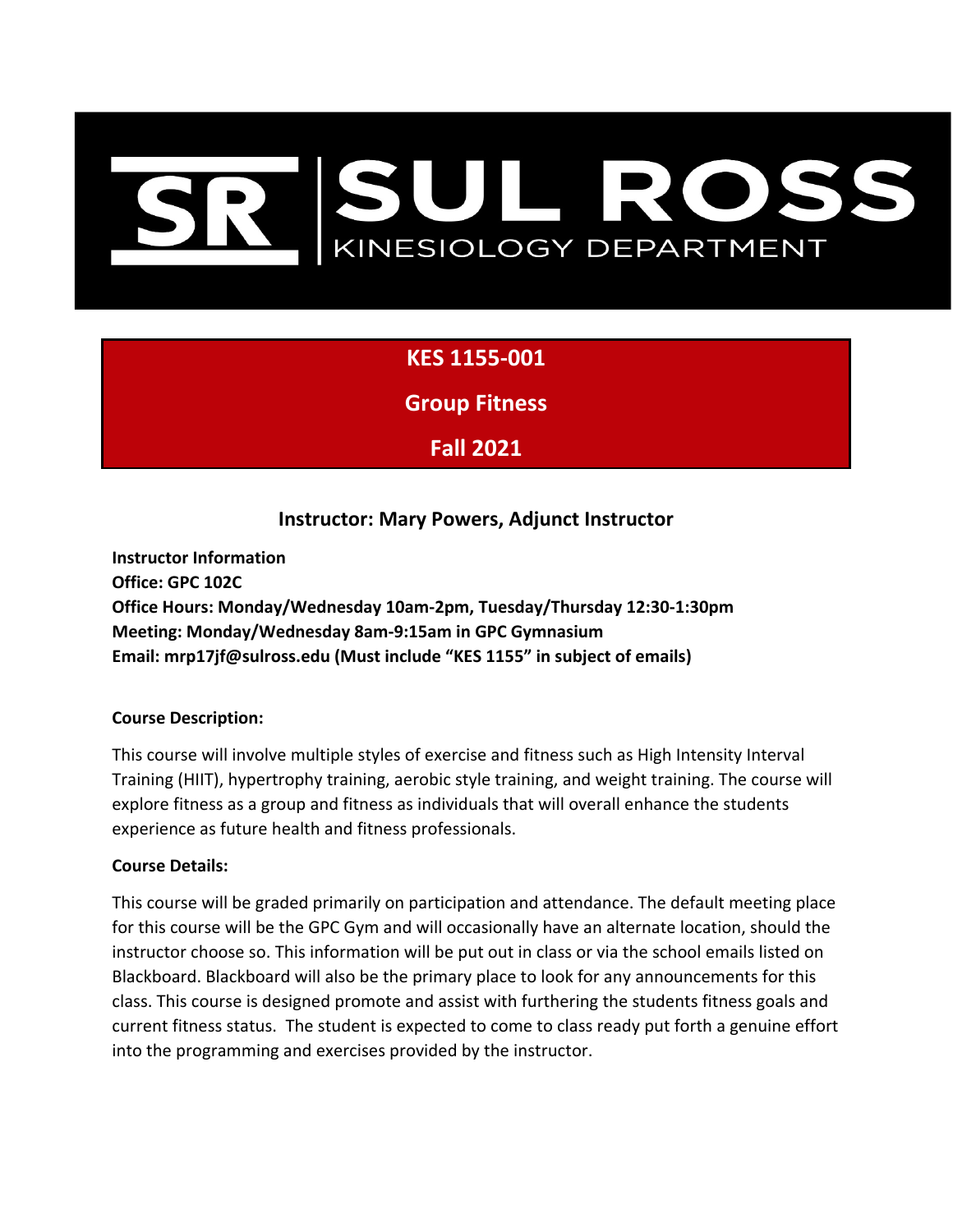#### **Learning Outcomes:**

1) Students will understand more on how to program and periodize their own exercise and fitness.

2) Students will gain an appreciation for ownership on their own fitness.

3) Students will gain confidence physically and mentally, inside the realm of exercise and fitness.

4) Students will learn goal setting within health and fitness.

5) Students will gain a better understanding for muscle functions, proper form when performing exercises, and body movement.

#### **Accidents & Injuries**

In the case of bodily or personal property damage, the Kinesiology Department will not be held responsible. The student must report any field experience related injury or illness to the Instructor immediately. Any expense incurred due to injury or illness will be the student's responsibility.

#### **Academic Integrity Statement**

Academic integrity represents the choice to uphold ethical responsibility for one's learning within the academic community, regardless of audience or situation.

#### **Academic Civility Statement**

Students are expected to interact with professors and peers in a respectful manner that enhances the learning environment. Professors may require a student who deviates from this expectation to leave the face-to-face (or virtual) classroom learning environment for that particular class session (and potentially subsequent class sessions) for a specific amount of time. In addition, the professor might consider the university disciplinary process (for Academic Affairs/Student Life) for egregious or continued disruptive behavior.

#### **Academic Affairs Service Statement**

Sul Ross faculty, staff, and students are expected to model responsible citizenship through service activities that promote personal and academic growth while enhancing the university, local, regional, national, and global communities. These activities will foster a culture of academic/public engagement that contributes to the achievement of the university's mission and core values.

### **Academic Excellence Statement**

Sul Ross holds high expectations for students to assume responsibility for their own individual learning. Students are also expected to achieve academic excellence by:

- Honoring the core values of Sul Ross.
- Upholding high standards of habit and behavior.
- Maintaining excellence through class attendance and punctuality.
- Preparing for active participation in all learning experiences.
- Putting forth their best individual effort.